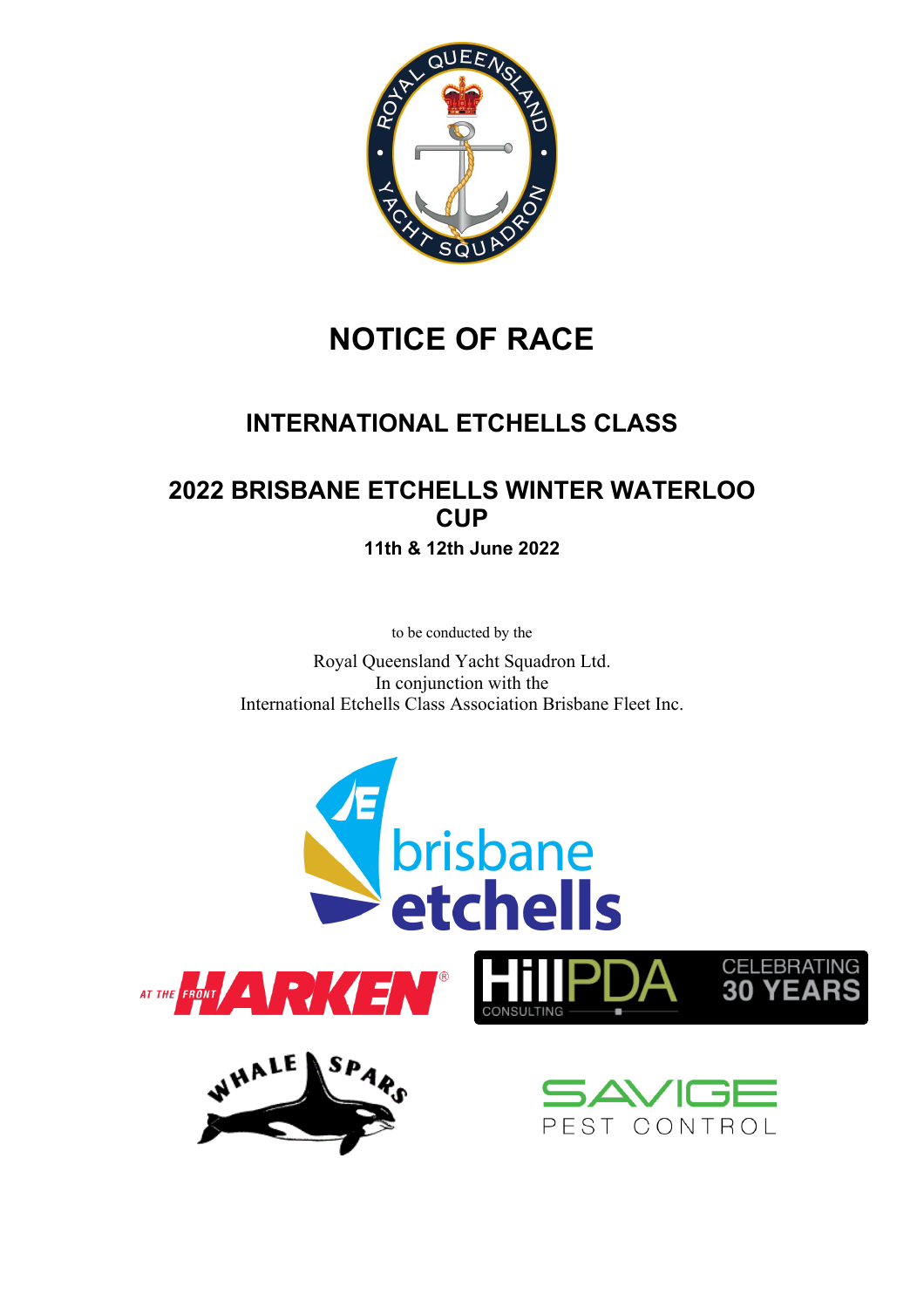## **1. ORGANISING AUTHORITY**

The Organising Authority is the Royal Queensland Yacht Squadron Ltd in conjunction with the International Etchells Class Association Brisbane Fleet Inc.

#### **2. RULES**

- 2.1. The regatta will be governed by the "rules" as defined in the current *Racing Rules of Sailing* (RRS) 2021-2024. and the International Etchells Class Association Rules (IECA Rules). https://sailing.org/documents/racingrules/index.php
- 2.2. The Organising Authority may require all participating boats to display the event Sponsor's advertising in accordance with World Sailing (WS) Regulation 20.4.1. No other advertising shall be displayed on competing yachts.
- 2.3. Bow numbers may be provided and fitted by the Organising Authority.
- 2.4. The Brisbane Etchells Winter Waterloo Cup will be an Etchells Class event.
- 2.5. The prescriptions of Australian Sailing (AS) apply.
- 2.6. The AS Special Regulations Part 1 Category 7 shall apply.
- 2.7. Appendix T (Arbitration will apply).

#### **3. ELIGIBILITY**

- 3.1. All competitors shall comply with the IECA Rules as modified by this NOR and the WS Eligibility Code.
- 3.2. Each crew member of each boat will be weighed between 1600 and 1800 hours on Friday 10<sup>th</sup> June or between 0800 and 1000 hours on Saturday 11<sup>th</sup> June 2022 to ensure compliance with One Design Rule (OD Rule) C.2.
- 3.3. Crews that fail to make the weight limit by the close of registration on Saturday 11<sup>th</sup> June 2022 will be ineligible to compete in the event.
- 3.4. Any crew substitutes for Sunday  $12<sup>th</sup>$  June must be weighed before the first race of that day.
- 3.5. Crew substitutions will not be allowed for the purpose of complying with the weight limit.
- 3.6. Crews shall be weighed wearing light clothing, the minimum being outerwear shorts and t-shirt.
- 3.7. All helmsmen and crew shall be financial members of the International Etchells Class Association and shall conform to RRS 46 and RRS 75 **PLEASE NOTE: There is an On-Line payment system for Etchells Class Membership. Memberships must be paid for on-line prior to registration. Please go to the Member's area at www.etchells.org.au to pay your subscriptions.**

#### **4. ENTRIES**

- 4.1. Entries shall be made using the Online Entry System at https://etchellsbrisbane.com/2022-brisbane-waterloo-cup
- 4.2. Entries will be accompanied by the Entry Fee of \$350 early bird (til June 1st) then \$400.

The originals of the following documents MUST be produced at the Event Registration:

- 4.2.1. The Hull and Spar Measurement Certificate registered in the name of the Skipper;
- 4.2.2. The Sail Measurement Certificate (where applicable); and
- 4.2.3. A valid insurance certificate as detailed in Clause 17.
- 4.3. Entries are to be received by 1700 hours on 9<sup>th</sup> June 2022.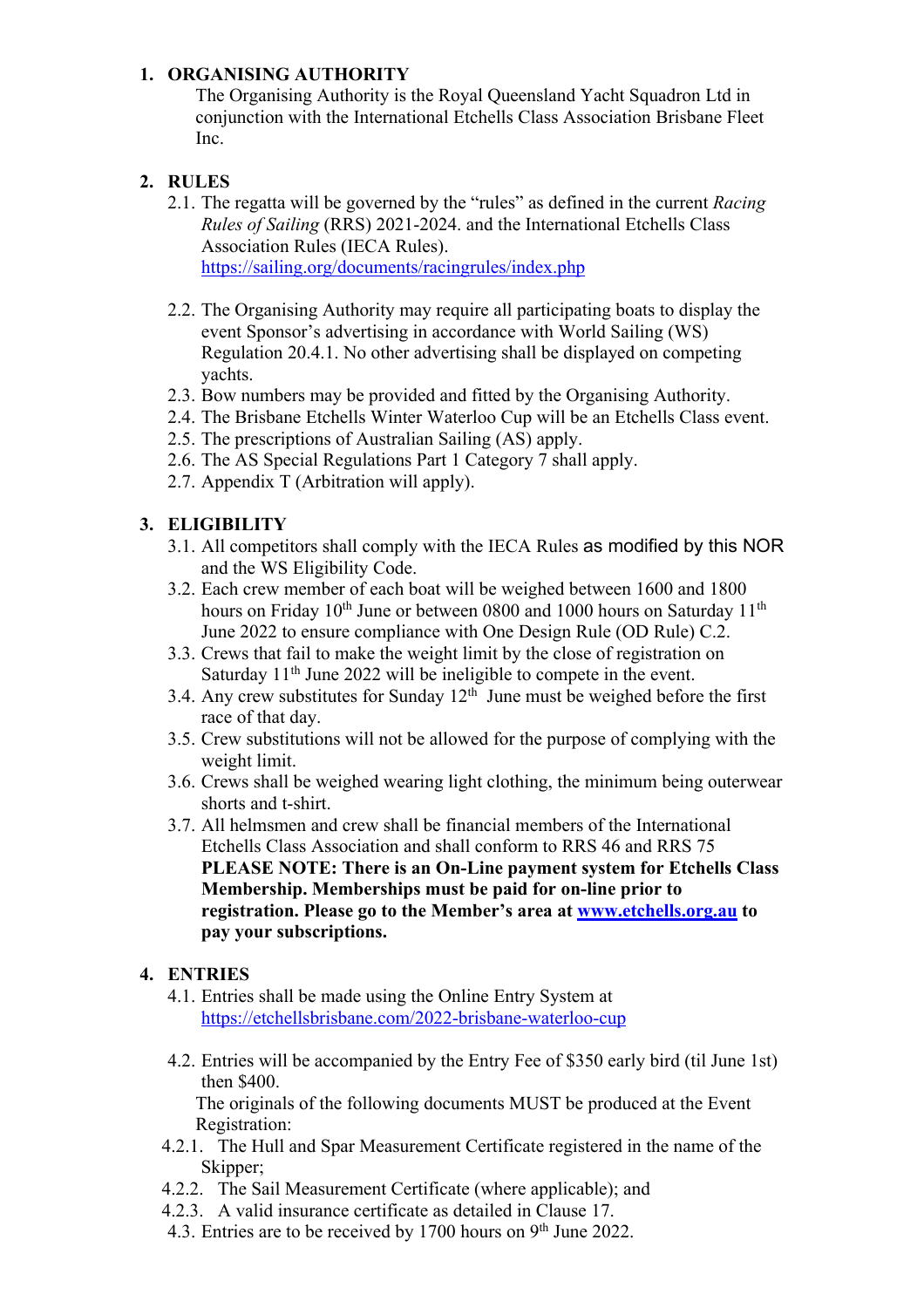4.4. Late entries may be accepted at the discretion of the Organising Authority with the payment of a late entry fee of \$50.

| Friday   | $10th$ June            | Registration            | 1600-1800              |
|----------|------------------------|-------------------------|------------------------|
|          |                        |                         |                        |
| Saturday | $11th$ June            | Registration            | 0800-1000              |
|          |                        | <b>Skippers Meeting</b> | 1000                   |
|          |                        | Race 1                  | Warning 1200           |
|          |                        | Race 2                  | <b>ASAP</b> after Race |
|          |                        | Race 3                  | <b>ASAP</b> after Race |
|          |                        |                         |                        |
| Sunday   | 12 <sup>st</sup> March | Race 4                  | Warning 1100           |
|          |                        | Race 5                  | <b>ASAP</b> after Race |
|          |                        | Race 6                  | <b>ASAP</b> after Race |
|          |                        | Prize Giving            | $1700$ approx.         |

## **5. SCHEDULE OF EVENTS**

- 5.1 A maximum of six (6) races will be conducted.
- 5.2 No warning signal will be made after 1500 hours on the last scheduled day of racing.
- 5.3 The race committee at its discretion may elect to sail more than the scheduled number of races on any day and as a result may amend the time of the warning signal for the first race of that particular day.
- 5.4 If the race committee decides to sail another race after completion of the day's scheduled race(s) this will be signaled by flying Code Flag "L" from the finish boat.

## **6. REGISTRATION AND MEASUREMENT**

- 6.1. Eligible boats shall register with the Organising Authority at the Royal Queensland Yacht Squadron, 578 Royal Esplanade, Manly, QLD 4179 between 1600 and 1800 hours on Friday  $10<sup>th</sup>$  June or 0800 and 1000 hours on Saturday 12<sup>th</sup> June 2022.
- 6.2. Boats will not be measured for this event.
- 6.3. Five (5) stickers will be issued to each entrant for affixing to the sails to be used in this event. All sails must have a valid measurement stamp affixed and signed by a class measurer.
- 6.4. All registration formalities, including payment of all Class and event fees, crew weigh in and presentation of required certificates must be completed by 1000 hours on Saturday 11<sup>th</sup> June 2022.

## 7. **SAILING INSTRUCTIONS**

7.1. The Sailing Instructions will be available download PDF from https://etchellsbrisbane.com/2022-winter-waterloo-cup/

or the Brisbane Etchells TeamApp from 3nd June 2022. There will be NO paper copies of the Sailing Instructions provided.

#### **8. RACING AREA**

The racing area will be on the waters of Moreton Bay to the East of Green Island.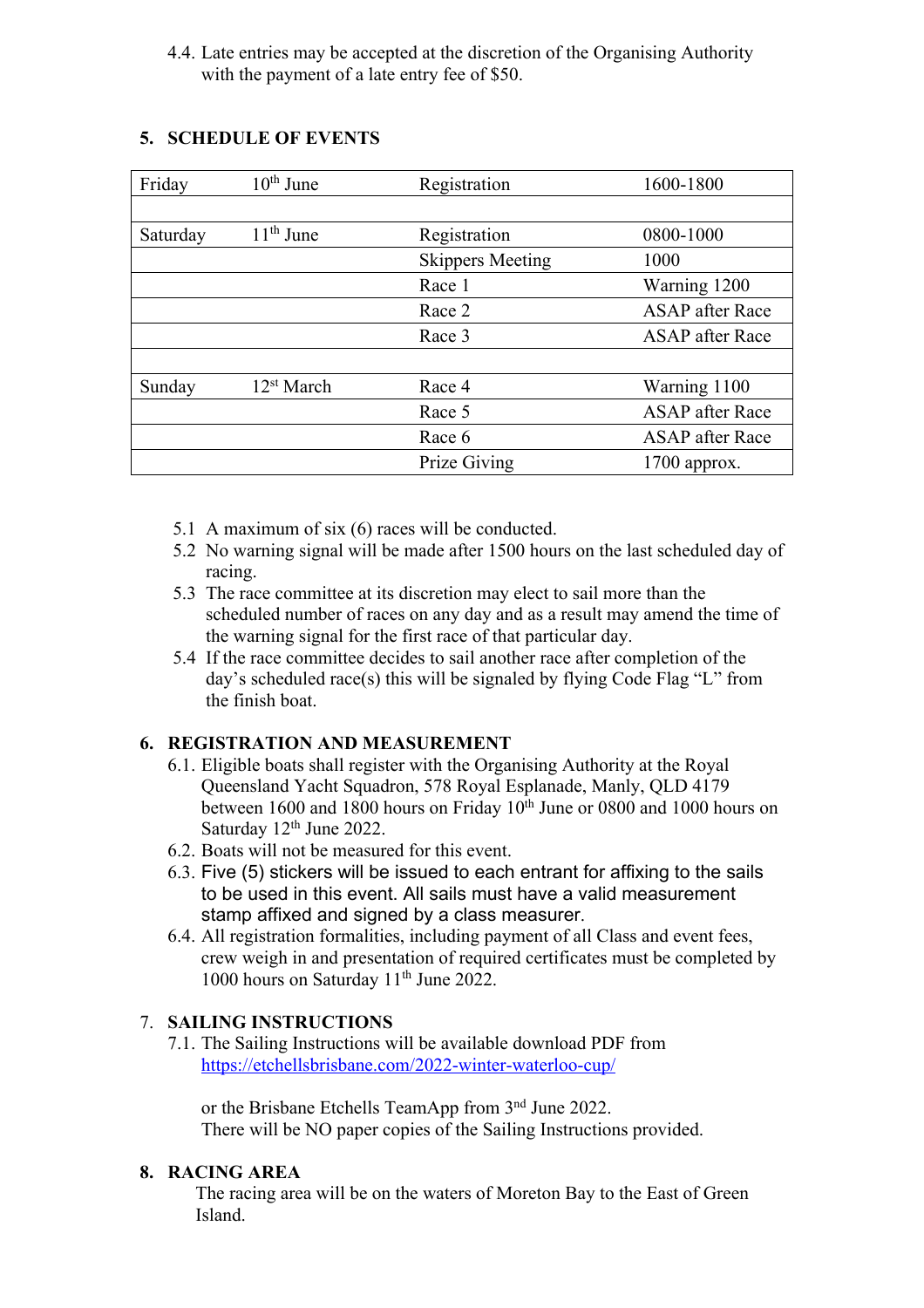## **9. COURSES**

Courses will be windward/leeward as described in the Sailing Instructions.

## **10. SCORING**

- 10.1. The Low Point scoring system of the RRS Appendix A will apply.
- 10.2. Three (3) races are required to constitute a series.
- 10.3. Six (6) races are scheduled.
- 10.4. If three (3) races are completed then all results will count. This amends A2.
- 10.5. If four (4) or more races are completed then a boat's worst result will be dropped from the total score. This amends A2.

## 11. **PROTEST COMMITTEE**

- 11.1. The regatta will have a Protest Committee appointed by the Organising Authority.
- 11.2. For protests involving an alleged breach of the rules of Part 2 or Rule 31 of the RRS, an arbitration hearing may be held prior to a protest hearing. This modifies Part 5 Section B of the RRS.

## **12. TEAM SUPPORT BOATS**

- 12.1. Team leaders, coaches, other support personnel and support boats shall stay outside areas where boats are racing from the time of the warning signal until all boats have finished or the Race Committee signals a postponement, general recall or abandonment. Specific coach and support boat instructions will be stated in the Sailing Instructions.
- 12.2. Support boats must be registered with the Organising Authority and shall be marked with identifying numeral stickers issued by the Organising Authority.

## 13. **HAUL-OUT RESTRICTIONS**

13.1. All boats shall be afloat by 1000 hours on Saturday 11<sup>th</sup> June 2022 and shall not be hauled out during the regatta except with and according to the terms of prior written permission of the Organising Authority.

## **14. DIVING EQUIPMENT AND PLASTIC POOLS**

Underwater breathing apparatus and plastic pools or their equivalent shall not be used around competing yachts between the preparatory signal for the first race and the end of the regatta. Swimming to clean a boat's hull will not be permitted.

## 15. **RADIO COMMUNICATIONS**

- 15.1. This supplements but does not change RRS2 and RRS41 for the IECA. All boats **SHALL** carry a marine band VHF transceiver capable of receiving and transmitting on Australian marine channels. Boats may use the radio to report retirement from racing and may use the radio to request assistance in an emergency. No other transmissions are permitted by competing yachts during the racing day from the first warning signal until the end of the last race of the day.
- 15.2. The Race Committee may use VHF radio to advise competitors of general matters relating to racing. Any failure of, or defect in such a broadcast, will not be grounds for redress.
- 15.3. The use of mobile/cell phones or any device capable of sending and/or receiving external electronic communication and/or connecting to the internet is prohibited from the first Warning Signal of the day until racing has been concluded for the day, except as provided in clause 15.1 or in an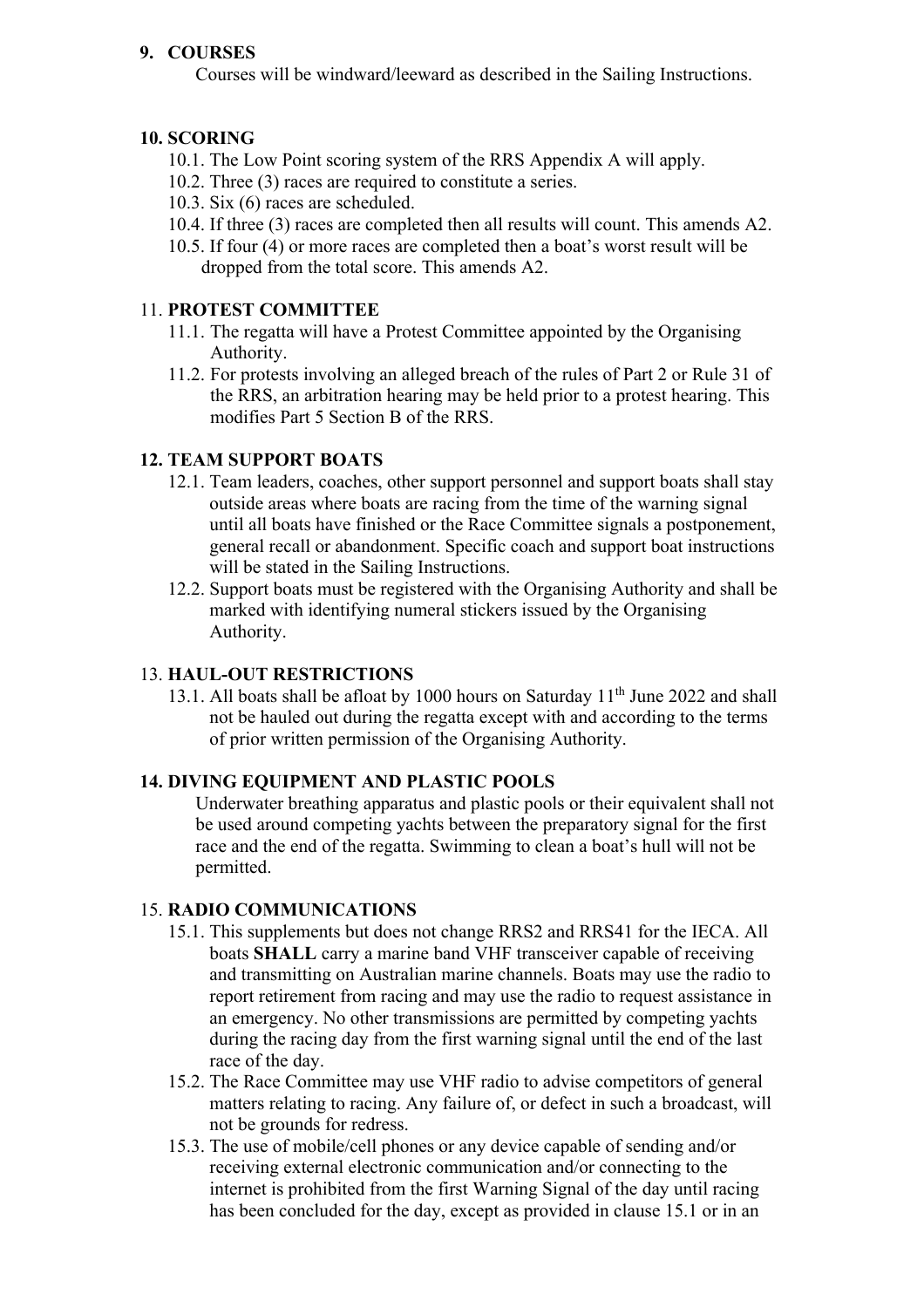emergency threatening safety of any member of the crew or the flotation of the boat and only with the express permission of the Race Committee.

#### **16. ENTRY DISCLAIMER**

- 16.1. It is each competitor's decision to enter the regatta or to start and continue in any race. Competitor's attention is drawn to RRS Fundamental Rule 4 which states "The responsibility for a boat's decision to participate in a race or to continue is hers alone."
- 16.2. The Organising Authority, the Race Committee, other race officials and sponsors accept no responsibility in the respect of material damage or personal injury or death sustained in conjunction with or prior to, during or after the regatta.

#### **17. INSURANCE**

- 17.1. All yachts competing in the Regatta are required to carry current Third Party Personal and Property Liability Insurance cover of a minimum Aud\$10,000,000 or equivalent thereof in any other currency for any one accident.
- 17.2. Such insurance policy should also carry a "racing risk" extension.
- 17.3. All owners/competitors who sign the Entry Form are deemed to have made a declaration that they hold such cover. Competitors must produce evidence of such insurance at registration.
- 17.4. Each Skipper and/or co-skipper is liable for any third party property and personal injury claims.

#### **18. PRIZES**

- 18.1. The Brisbane Etchells Winter Waterloo Cup Perpetual Trophy will be awarded to the winner.
- 18.2. Keeper prizes will also be awarded to First, Second and Third Overall.

#### **19. BOAT STORAGE**

19.1. Free boat/trailer storage is available for duration of the regatta. Anyone wanting to store boats for longer should contact the Marina Manager, Glen Scott, by email at marinamanager@rqys.com.au before arriving at RQYS.

#### **20. SOCIAL**

20.1. A BBQ will be held for crews and families after racing on Saturday  $11<sup>th</sup>$ June in the BBQ area at RQYS. There will be no charge for this BBQ.

#### **21. MEDA**

21.1. By lodging an entry, all competitors, including owners, gives absolute right and permission for any photographs and/or video footage of their boat and crew to be published in any media stream for editorial, publicity or advertising purposes.

## **22. FURTHER INFORMATION**

| Jason Hawkins - Fleet Captain | 0407 160 900 | jason@knd.com.au          |
|-------------------------------|--------------|---------------------------|
| Tony Di Betta – Secretary     | 0401 605 110 | t.dibetta@optusnet.com.au |
| Chris Nezmah - Treasurer      |              | chrisnezmah@hotmail.com   |